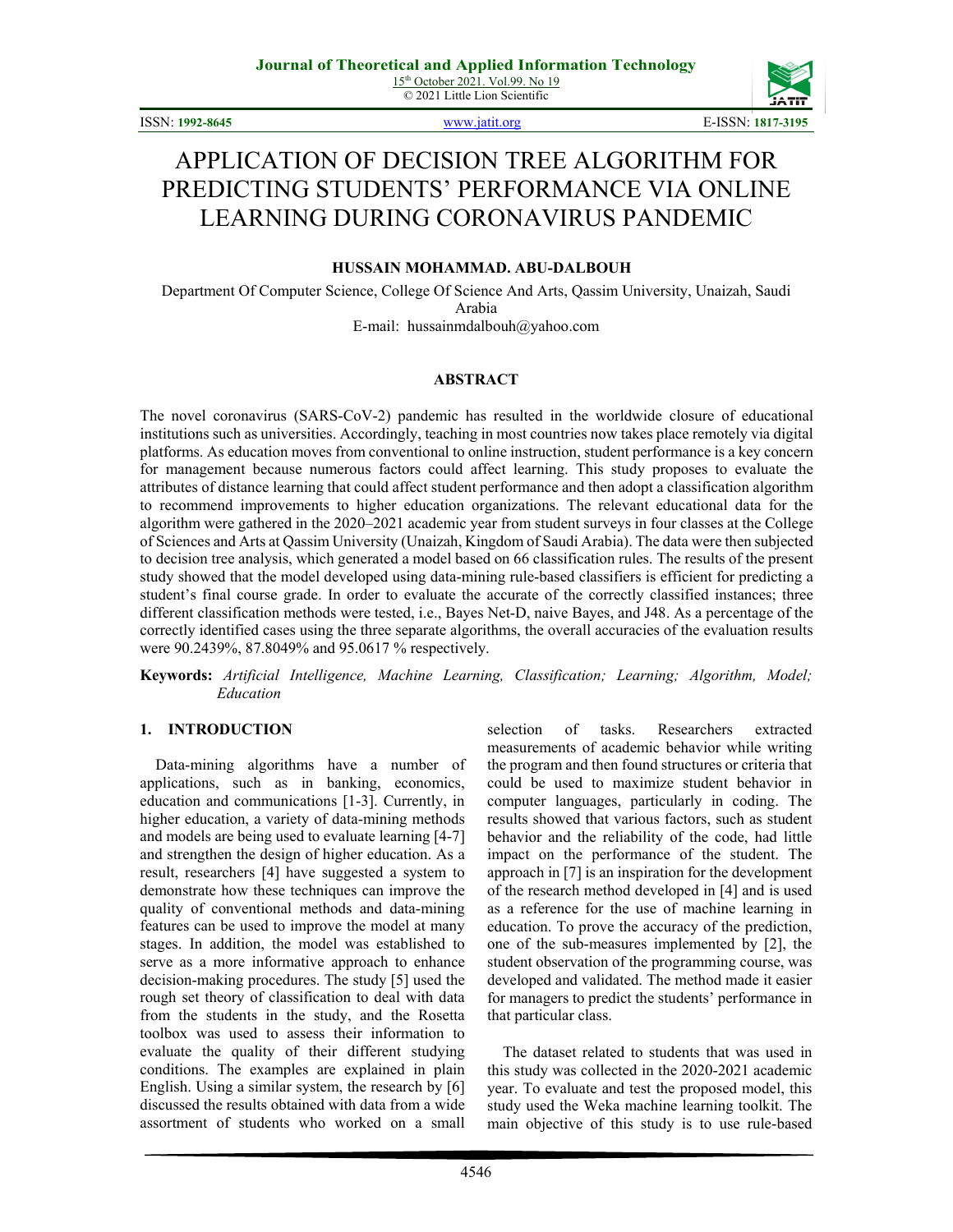15<sup>th</sup> October 2021. Vol.99. No 19 © 2021 Little Lion Scientific

#### ISSN: **1992-8645** [www.jatit.org](http://www.jatit.org/) E-ISSN: **1817-3195**



classifiers to investigate students' performance and predict final course grades. The survey provided a plethora of data by which to estimate the performance of students. The classification approach is often used to analyze academic achievement since there are many methodologies used to classify objects. The decision tree strategy is also used in this study. The data collected are limited to students who responded to the survey and who took part in the Operating System (CS 222), Software Engineering (CS 315), Algorithm Analysis and Design (CS 383) and Artificial Intelligence (CS 432) courses at Qassim University, College of Sciences and Arts in Unaizah in 2020.

# **1.1. Purpose of the Study**

According to data from the United Nations Educational, Scientific, and Cultural Organization (UNESCO), as of 3 May 2020, nearly 1.2 billion students and youth worldwide had been affected by school and university closures, which accounts for 70% of this social segment globally. This same body examined the impact of university closures and developed a set of arguments to show that it is a phenomenon of extreme urgency. Among the implications of confinement for students are psychological stress, social isolation, difficulty accessing nutrition, and a lack of physical activity.

Progress is important for students in higher education because one of the criteria for a highquality university is an excellent record of academic achievement, but predicting student progress has become more complex due to the large amount of data in educational databases.

The first objective in this study is to propose a set of attributes to improve the quality of higher education institutions. The second objective is to adopt a classification algorithm to evaluate student data to promote the quality of higher education organizations.

The structure of this paper is as follows: The background and literature review are provided in Section 2; the proposed model is described in Section 3; the experiments and evaluation of this study are discussed in Section 4; and the conclusions are presented in the last section.

# **2. LITERATURE REVIEW**

Recently, artificial intelligence procedures have been increasingly applied at various universities [8– 12]. According to [11], these use educational datamining strategies to build viable models to enable managers to enhance student performance. The approach is an integration of clustering and predictive modeling of more than 13 school sessions involving 1,062 graduates. Accuracy, review and score estimation are used to test the approach with the most significant results approaching 96%. [12] These procedures adopted a cluster analysis to divide students based on learning. Test design and training was restricted to Saudi Arabia, but the indications are that the data-mining approach is increasingly being applied to other universities. These studies are founded on empirical testing, such as the clustering algorithm [20], and then applied to a method of analysis, such a decision tree or pattern tracking [11, 13-15].

In [13], three methods (teacher, course and infrastructure) were used to measure features related to a course [16]: institutional support, technology infrastructure, course design, learning process, teacher support, content evaluation and assessment, and learning efficiency. [17, 18] In [19], the statistical method was used to evaluate course, teacher, student and infrastructure factors. The authors [21] discussed how to support teaching and learning by using electronic technology. [22] The researchers proposed a massive open distancelearning course to overcome capacity limitations at universities, [23] and the study provided research tools on educational data mining and learning analysis. [24] This research introduced a comparison framework (BotDetectorFW) based on the classification method to improve detection. [25] Data-mining methods were used to construct a tool to find and filter relevant articles on COVID-19 based on student names. [26] To detect denial-ofservice attacks, they suggested using a data-mining technique for various forms of classification algorithms. [27] The study proposed a neural network to enable learning, retrieve information from texts and respond to questions. [28] The study presented the idea of linking SVM notions to Pawlak's rough sets in a single classification system. [29] Deep-learning models are proposed to significantly improve systems based on artificial intelligence. [30] The article suggests a summary of attribution-based post hoc explanations for the analysis and tracking of bias in information. [31] The research has been successfully applied to various sequences of decision-making assignments, machine learning applications and time series predictions.

One popular prediction technique is the decision tree. Due to its simplicity and ability to uncover small or large data structures and predict their value, it has been used by a large number of researchers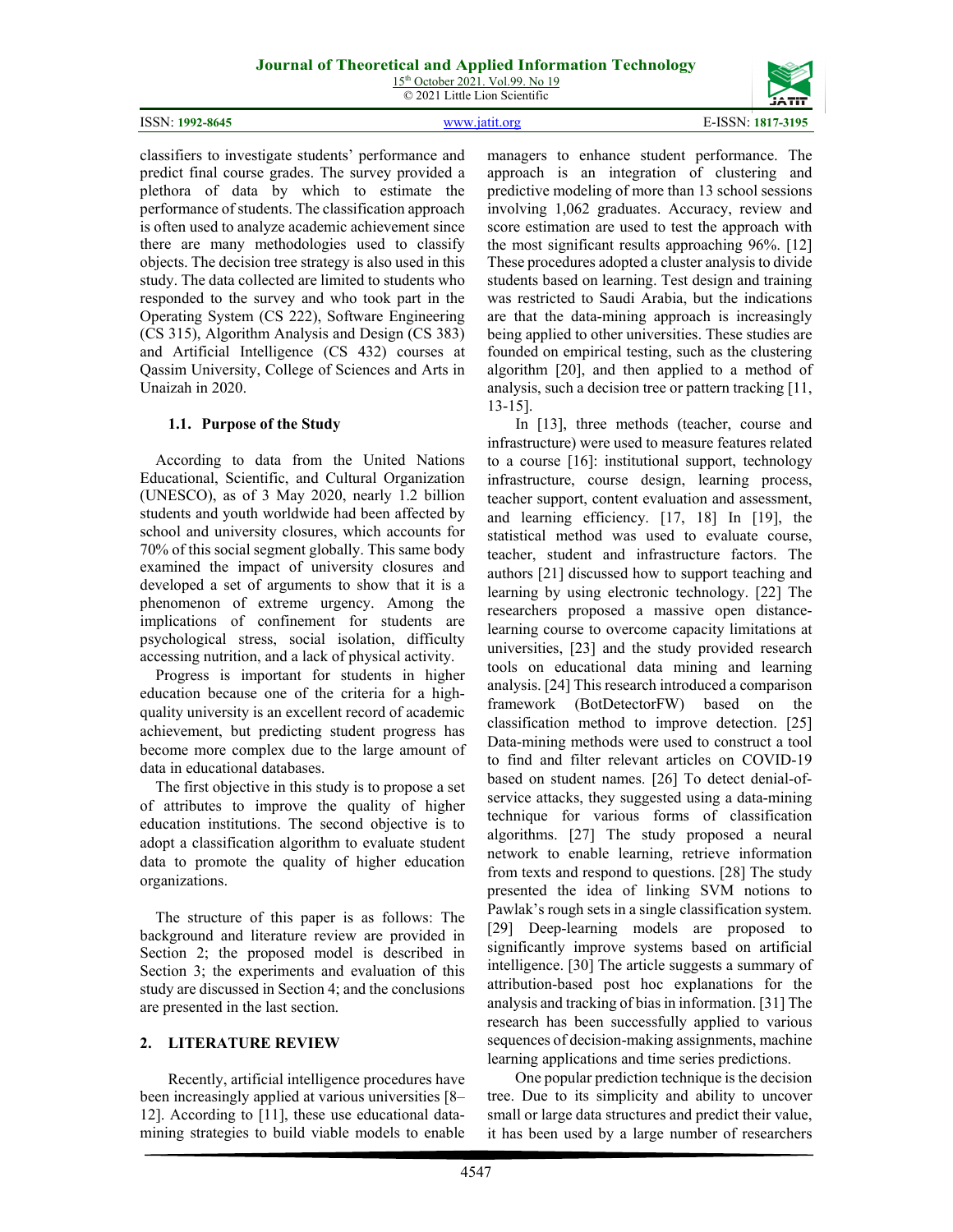|  | ISSN: 1992-8645 |
|--|-----------------|
|--|-----------------|



ISSN: **1992-8645** [www.jatit.org](http://www.jatit.org/) E-ISSN: **1817-3195**

[32-37]. According to [38-45], decision tree models are easy to understand because of their reasoning process, and they can be directly converted into a set of IF–THEN rules. Rule induction is an efficient, accurate prediction strategy. [46-48].

The assessed outcomes about online learning systems are meant to enable management and students to build the framework themselves. The techniques depend on the attributes of the framework, which are applied to explore their feasibility. The characteristics and attributes are generally used to measure online education and collaborative learning factors such as students, teachers, courses and infrastructure. Therefore, this study introduces a set of attributes that evaluate an online learning system from a student performance perspective to predict the final mark of a course in the study. The attributes are divided into four factors: students, courses, teachers and infrastructure.

### **3. THE PROPOSED MODEL**

Cross-industry standard process for data mining strategy [49] was being introduced to create a recognized classification model. Fundamentally the technique consists of the following five phases: (1) collecting the relevant characteristics of the problem under investigation; (2) preparing the data; (3) constructing the classification model; (4) evaluating the model using one of the methods of evaluation; (5) and finally, using the student achievement potential prediction model. In the next subsections, these phases are presented.

### **3.1. Description of Influence Factors and Attributes**

The features and factors are separated into four groups: Student, Course, Lecturer and Infrastructure. The attributes for the four groups it is shown in Figure 1.



*Figure 1: Influence features and attributes*

# **3.2. Collecting the Relevant Features**

In this phase, targeted respondents collected the relevant features among computer science students at the College of Sciences and Arts at Qassim University (Unaizah, Kingdom of Saudi Arabia) who were studying the following courses: Operating System (CS 222), Algorithm Analysis and Design (CS 315), Software Engineering (CS 383) and Artificial Intelligence (CS 432). Initially, 17 features were obtained but some were eliminated since they did not apply to the research. Also removed were irrelevant attributes such as the sex of the student and lecturer and the lecturer's degree. In all, 13 conditional attributes and one class attribute were considered. Table 1 presents a description of the attributes and possible representation values of their attributes. In these four courses, the class attribute was the student grade. The relevant attributes and data views are shown in Figures 2 and 3, respectively.

| File           | Edit | Data<br>View          | Transform | Analyze | Direct Marketing | Graphs       | Add-ons<br>Utilities | Window  | Help           |         |                   |                      |
|----------------|------|-----------------------|-----------|---------|------------------|--------------|----------------------|---------|----------------|---------|-------------------|----------------------|
|                |      | ₹                     |           | Ħ       |                  |              | ¥                    | m<br>Δ, |                | $\Box$  | AB <sub>S</sub>   |                      |
|                |      | Name                  | Type      | Width   | <b>Decimals</b>  | Label        | Values               | Missing | <b>Columns</b> | Alion   | Measure           | Role                 |
|                |      | Student age           | Numeric   |         | 0                | Attribute 1  | None                 | None    | 8              | 三 Right | Mominal           | <b>S</b> Input       |
| $\overline{2}$ |      | Student_level Numeric |           | 8       | 0                | Attribute 2  | None                 | None    | 8              | 三 Right | Mommal            | hput                 |
| 3              |      | High Sch              | Numeric   | Ŕ       | 0                | Attribute 3  | {1,90-100}           | None    | 8              | H Right | <b>A</b> Nominal  | <b>S</b> Input       |
| 4              |      | GPA                   | Numeric   |         | $\overline{c}$   | Attribute 4  | None                 | None    |                | 三 Right | Mominal           | <b>S</b> hout        |
| 6              |      | Place of re           | Numeric   | 8       | 0                | Attribute 5  | {1, City}            | None    | 8              | 三 Right | Nominal           | <b>S</b> Input       |
| 6              |      | Suitablenes.          | Numeric   |         | 0                | Attribute 6  | [1, Poor]            | None    |                | 三 Right | Mominal           | h <sub>1</sub> Input |
| 7              |      | Effect of le Numeric  |           | 8       | 0                | Attribute 7  | (1, Poor)            | None    | 8              | 三 Right | Mominal           | hput                 |
| 8              |      | Influence of          | Numeric   | 8       | 0                | Attribute 8  | $\{1,$ Poor $\}$     | None    | 8              | 三 Right | Mominal           | h <sub>ret</sub>     |
| 9              |      | Course_name Numeric   |           |         | 0                | Attribute 9  | (1, Cs 222)          | None    |                | 三 Right | Mommal            | h <sub>put</sub>     |
| 10             |      | Influence of Numeric  |           | 8       | 0                | Attribute 10 | {1, Poor}            | None    | 8              | H Right | <b>A</b> Nominal  | <b>N</b> Input       |
| 11             |      | Hardware a Numeric    |           | 8       | 0                | Attribute 11 | (1, Poor)            | None    |                | 三 Right | Mominal           | <b>S</b> hout        |
| 12             |      | Recording L., Numeric |           | 8       | 0                | Attribute 12 | (1, Poor)            | None    | 8              | 三 Right | <b>A.</b> Nominal | <b>S</b> Input       |
| 13             |      | Availability  Numeric |           |         | 0                | Attribute 13 | (1, Poor)            | None    |                | = Right | Mommal            | h <sub>put</sub>     |
| $\overline{u}$ |      | Final Grade           | Homarie   |         | 'n               | Attribute 14 | <b>/1.90.1009</b>    | Noon    |                | E Pinkt | <b>J.</b> Nominal | N Innet              |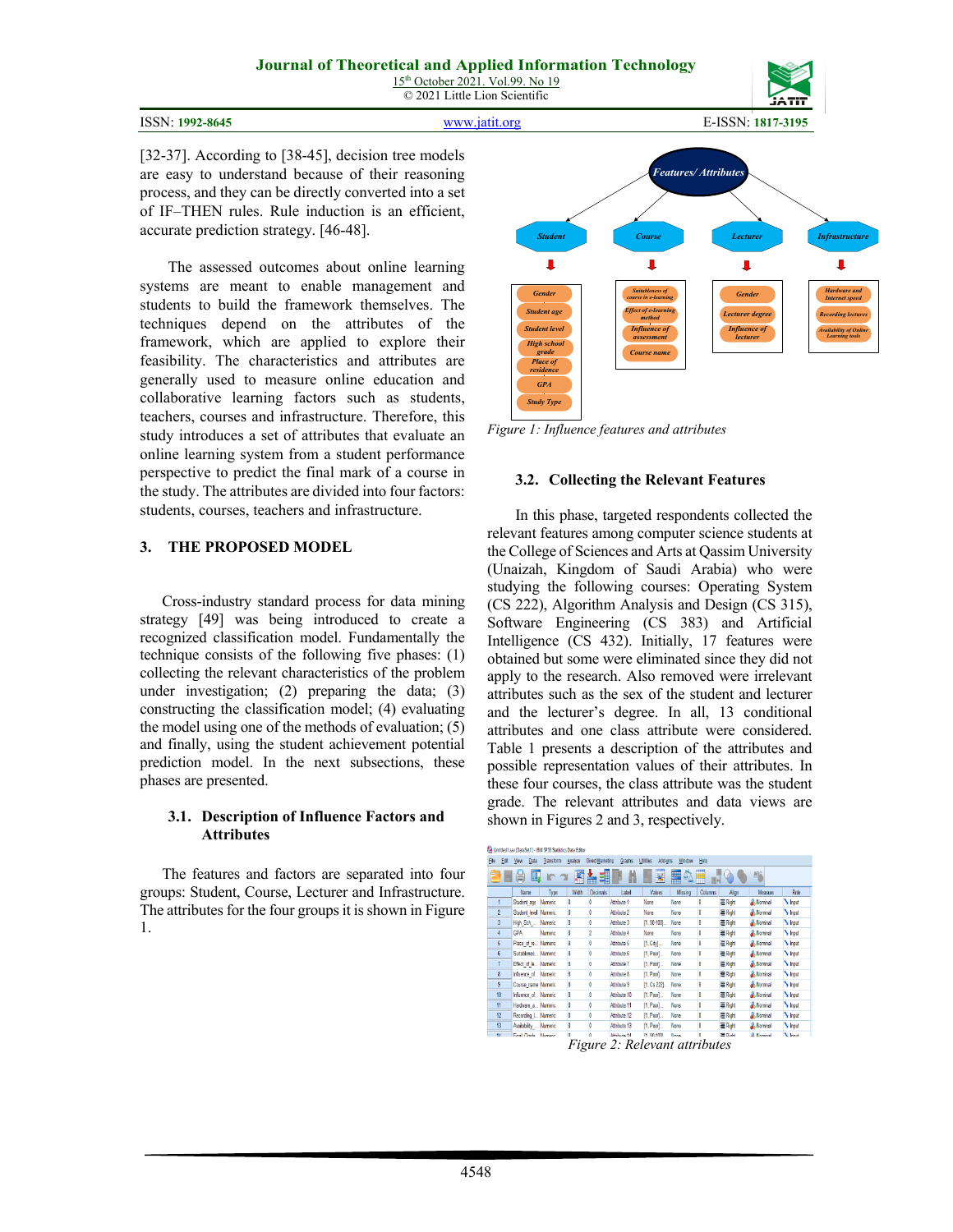15<sup>th</sup> October 2021. Vol.99. No 19 © 2021 Little Lion Scientific



ISSN: **1992-8645** [www.jatit.org](http://www.jatit.org/) E-ISSN: **1817-3195**

| Ele             | Edit View<br>Data | Transform Analyze Direct Marketing    |     |            | Graphs | <b>USITes</b> | Add-ons<br>Window                                                                                        | Help |         |                                                                                       |        |                           |  |
|-----------------|-------------------|---------------------------------------|-----|------------|--------|---------------|----------------------------------------------------------------------------------------------------------|------|---------|---------------------------------------------------------------------------------------|--------|---------------------------|--|
|                 |                   | ● 四 ← → 國品期票 Ⅱ 國図 日本田 ぷ◇●             |     |            |        |               |                                                                                                          |      | 496     |                                                                                       |        |                           |  |
|                 |                   | Student_age Student_level High Sch Gr | ate | <b>GPA</b> | dence  | learning      | Place of resi Suitableness Effect of lear Influence of Course_na.<br>of course in ning method assessment |      | ecturer | Influence of I Hardware an Recording le Availability of Final<br>d_internet_ap<br>eed | ctures | Online_Lear<br>ning tools |  |
|                 | 21                |                                       |     | 4.92       |        |               |                                                                                                          |      |         |                                                                                       |        |                           |  |
| $\overline{2}$  | 22                |                                       |     | 4.68       |        |               |                                                                                                          |      |         |                                                                                       |        |                           |  |
| $\overline{3}$  | 21                |                                       |     | 3.92       |        |               |                                                                                                          |      |         |                                                                                       |        |                           |  |
|                 | 21                |                                       |     | 145        |        |               |                                                                                                          |      |         |                                                                                       |        |                           |  |
|                 | 22                |                                       |     | 4.16       |        |               |                                                                                                          |      |         |                                                                                       |        |                           |  |
|                 | 21                |                                       |     | 3.00       |        |               |                                                                                                          |      |         |                                                                                       |        |                           |  |
|                 | $\overline{22}$   |                                       |     | 3.31       |        |               |                                                                                                          |      |         |                                                                                       |        |                           |  |
| $\overline{a}$  | $^{23}$           |                                       |     | 4.92       |        |               |                                                                                                          |      |         |                                                                                       |        |                           |  |
| $\overline{9}$  | 21                |                                       |     | 4.04       |        |               |                                                                                                          |      |         |                                                                                       |        |                           |  |
| 10              | $_{23}$           |                                       |     | 3.65       |        |               |                                                                                                          |      |         |                                                                                       |        |                           |  |
| 11              | $\overline{22}$   |                                       |     | 3.00       |        |               |                                                                                                          |      |         |                                                                                       |        |                           |  |
| 12              | 23                |                                       |     | 3.65       |        |               |                                                                                                          |      |         |                                                                                       |        |                           |  |
| 13              | 21                |                                       |     | 4.00       |        |               |                                                                                                          |      |         |                                                                                       |        |                           |  |
| M               | 22                |                                       |     | 3.90       |        |               |                                                                                                          |      |         |                                                                                       |        |                           |  |
| <b>SS</b>       | $\overline{22}$   |                                       |     | 4.70       |        |               |                                                                                                          |      |         |                                                                                       |        |                           |  |
| 15              | $^{23}$           | 6                                     |     | 4.70       |        |               | э                                                                                                        |      |         |                                                                                       |        | s.                        |  |
| $\overline{17}$ | $\overline{2}$    |                                       |     | 3.31       |        |               |                                                                                                          |      |         |                                                                                       |        |                           |  |
| 18              | 22                | ç,                                    |     | 3.00       |        |               |                                                                                                          |      |         |                                                                                       |        |                           |  |
| 12              | 20                | 6                                     |     | 4.60       |        | A             |                                                                                                          |      |         | A                                                                                     | 5      |                           |  |

*Figure 3: Data view*

#### **3.3. Preparing the Data and Selecting the Relevant Attributes**

For this step, the collected data were organized in tables in a format appropriate for the data-mining algorithms used. In fact, because irrelevant attributes could degrade the proposed classification model, the best set of features was used in this study. In addition, the same standard value was used for all data, and the data were cleaned. Preparing inputs for data-mining research is a major part of the time and energy involved. The Weka system takes inputs in an attribute-relation file format (ARFF). Figure 4 shows an ARFF, and Table 1 shows the symbolic attribute description. Finally, the list of the most relevant attributes comprised the following: GPA, recorded lectures, high-school grade, lecturer influence, e-learning method effect, assessment influence, hardware and internet speed, online learning tool availability, e-learning course suitability, place of residence, course name, student age and student level.



*Figure 4: The Attribute-Relation File Format*

For the attributes (Influence of lecturer, Suitableness of course in e-learning, Effect of elearning method, Influence of assessment, Hardware and Internet speed, Recording lectures and Availability of Online Learning tools) the possible values are ( 1=Poor, 2=Below average, 3= Average,  $4=$  Good,  $5=$  Excellent).

|                |                  | Table 1: The symploic attribute description |                 |
|----------------|------------------|---------------------------------------------|-----------------|
| N <sub>0</sub> | <b>Attribute</b> | <b>Description</b>                          | <b>Possible</b> |
|                |                  |                                             | <b>Values</b>   |
| $\mathbf{1}$   | SF1              | Student age                                 | Integer         |
| $\frac{2}{3}$  | SF <sub>2</sub>  | Student level                               | Integer         |
|                | SF3              | High school                                 | $1(90-100), 2$  |
|                |                  | Grade                                       | $(80-89)$       |
|                |                  |                                             | $3(70-79),$     |
|                |                  |                                             | 4 (other)       |
| $\overline{4}$ | SF <sub>4</sub>  | Place of                                    | $City = 1$ ,    |
|                |                  | residence                                   | Village         |
|                |                  |                                             | $=$ 2, Other    |
|                |                  |                                             | $=$ 3           |
| 5              | SF <sub>5</sub>  | <b>GPA</b>                                  | $1=4-5$ ,       |
|                |                  |                                             | $2=3-3.99$ ,    |
|                |                  |                                             | $3$ =other      |
| 6              | LF <sub>6</sub>  | Influence of                                | 1 to 5 $(5$     |
|                |                  | lecturer                                    | highest)        |
| $\overline{7}$ | CF7              | Suitableness                                | 1 to 5 $(5$     |
|                |                  | of course in e-                             | highest)        |
|                |                  | learning                                    |                 |
| 8              | CF8              | Effect of e-                                | 1 to 5 $(5$     |
|                |                  | learning                                    | highest)        |
|                |                  | method                                      |                 |
| 9              | CF9              | Influence of                                | 1 to 5 $(5$     |
|                |                  | assessment                                  | highest)        |
| 10             | CF10             | Course Name                                 | <b>CS 222</b>   |
|                |                  | and No                                      | $=1$ , CS       |
|                |                  |                                             | $315 = 2$ ,     |
|                |                  |                                             | $CS 383 = 3$    |
|                |                  |                                             | $CS 432 = 4$    |
| 11             | IF11             | Hardware and                                | 1 to 5 $(5$     |
|                |                  | Internet speed                              | highest)        |
| 12             | IF12             | Recording                                   | 1 to 5 $(5$     |
|                |                  | lectures                                    | highest)        |
| 13             | IF13             | Availability of                             | 1 to 5 $(5$     |
|                |                  | Online                                      | highest)        |
|                |                  | Learning tools                              |                 |

Notes: \* Course Grade: 1= 90-100, 2= 80-89, 3= 70-79, 4= other

For some cases, attribute datatypes must be changed to numeric attributes, although some AI algorithms are proficient in handling small datasets [50]. A multilayer perceptron artificial neural network requires numerical attributes for calculations [51-55]. Furthermore, the support vector machine algorithm, which was also utilized, was intended to use numerical attributes. In addition, as best practice for managing the multilayer perceptron neural network algorithm, attributes should also be in a standardized numerical form for the best classification results.

### **3.4. Building the Classification Model**

The next goal was to use the decision tree technique to develop the classification model. It is an excellent and practical method as it is moderately quick and can easily be transformed into simple classification algorithms. The decision tree strategy relies primarily upon the use of the information gain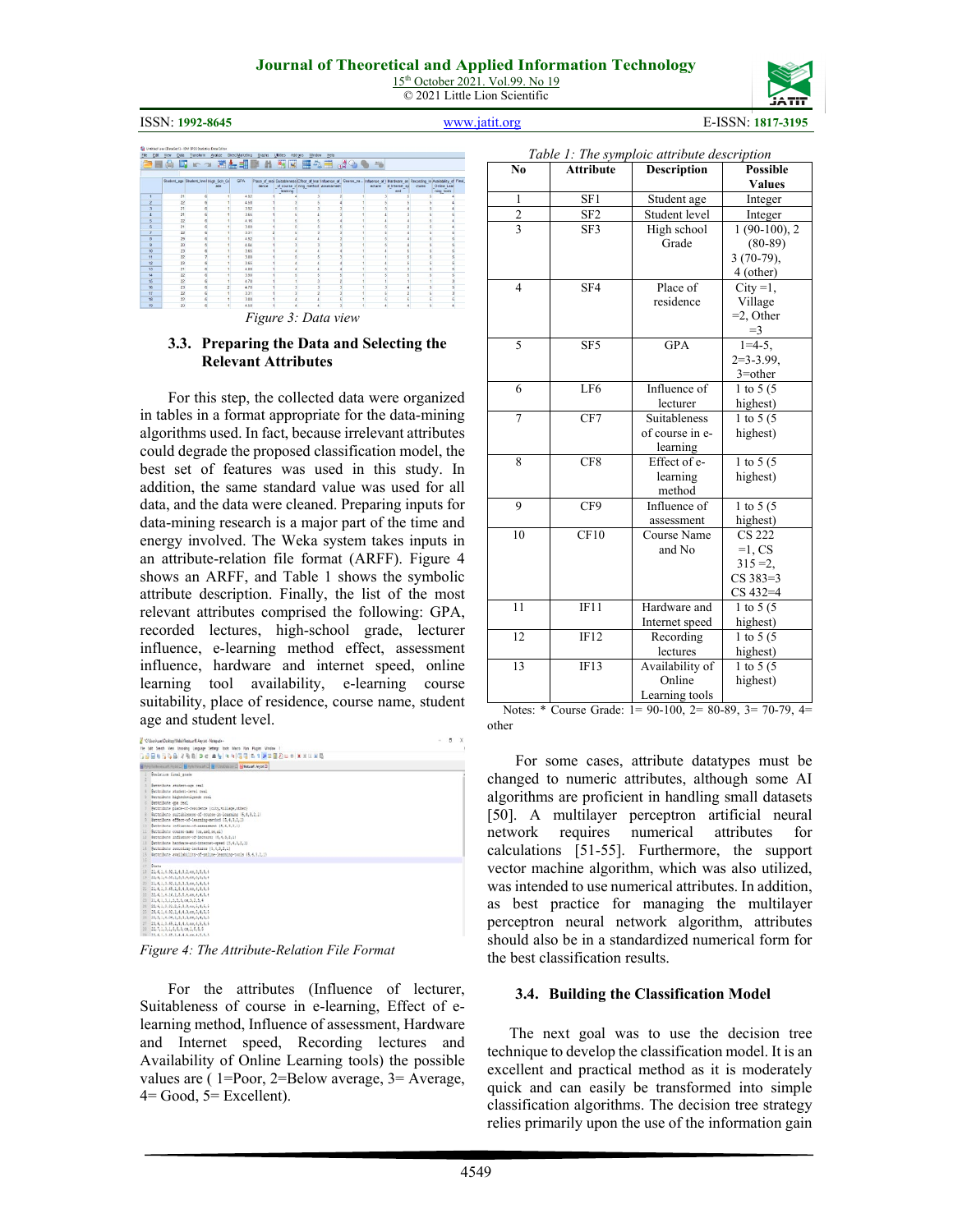15<sup>th</sup> October 2021. Vol.99. No 19 © 2021 Little Lion Scientific

# ISSN: **1992-8645** [www.jatit.org](http://www.jatit.org/) E-ISSN: **1817-3195**

index, which determines if the attribute is usually more valuable. The information gain relies upon the entropy measure. To build it, the decision tree was based on the gain ratio, which ranks and locates each attribute. The GPA was the attribute with the highest gain ratio and was considered to be the root node. This method was repeated for the remaining attributes, and a set of rules was generated by pursuing all the paths, meaning that the decision tree generated 66 classification rules. A few of the results are given in context in Table 2. The first column is the rule number; the second column is the generated rules; the third gives the number of students who successfully complied with the rules; and the last column shows the number of attributes included in a given rule. The table presents the rules in descending order depending on the number of the attributes in the rule. For the generated rules, the longest rule consisted of 10 attributes, while the shortest contained only 3. To achieve the goals set by this study, a system that facilitated using the generated rules was built to allow students to predict the final grade in the target courses (operating system, algorithm analysis and design, software engineering or artificial intelligence). Figures 5, 6 and 7 show the preprocess for some of the attributes.



*Figure 5: Preprocess Weka explorer for course name attribute*



*Figure 6: Preprocess Weka explorer for the student level attribute*

| Weka Explorer                                                                                                                         | www.cowo                                    | $\times$<br>$\Box$                |
|---------------------------------------------------------------------------------------------------------------------------------------|---------------------------------------------|-----------------------------------|
| Preprocess<br>Classify<br>Cluster<br>Select attributes<br>Associate                                                                   | Visualize                                   |                                   |
| Open file<br>Open URL<br>Open DB<br>Filter                                                                                            | Generate<br>Undo                            | Save<br>Edit                      |
| Choose<br>None                                                                                                                        |                                             | Apply                             |
| <b>Current relation</b>                                                                                                               | <b>Selected attribute</b>                   |                                   |
| Relation: FinalDataForWeka<br>Affributes: 14<br>Instances: 82<br>Sum of weights: 82                                                   | Name: GPA<br>Missing: 0 (0%)<br>Distinct 48 | Type: Numeric<br>Unique: 32 (39%) |
| <b>Attributes</b>                                                                                                                     | Statistic                                   | Value                             |
| Pattern<br>All<br>None<br>Invert<br>No.<br>Name                                                                                       | Minimum<br>Maximum<br>Mean<br>StdDev        | 2.55<br>4.92<br>4.023<br>0.562    |
| Student_age<br>11<br>2 <sup>2</sup><br>Student level<br>3<br>High_Sch_Grade<br><b>GPA</b><br>$\overline{a}$                           | Class: Final_Grade (Str)                    | Visualize All<br>$^{24}$          |
| Place of residence<br>5 <sub>1</sub><br>6 <sup>5</sup><br>Suitableness of course in learning<br>۲,<br>71<br>Effect of learning method |                                             |                                   |
| Remove.                                                                                                                               | 3.73<br>2.55                                |                                   |
| <b>Status</b><br>OK                                                                                                                   |                                             | Log                               |

*Figure 7: Preprocess Weka explorer for GPA attribute*

Some of the discovered interesting rules are:

● IF GPA was A and hardware and internet speed is 3 and Place of residence is 1 or 2 then the predicted grade in the CS 315 course is C.

● IF Student level is 7 and GPA was A, and Influence of assessment is 2 or 3 and Recording lectures is 3 then the predicted grade in the CS 383 course is B.

● The influence of lecturer is 4, and the hardware and internet speed is 5 and High school grade is B and course assessment is 3, then the predicted grade in CS 383 is A.

IF the GPA is A and Suitableness of course in e-learning is 4 and Influence of assessment is 2 and Recording lectures is 4 and Availability of Online Learning tools 3 and Influence of lecturer is 3 or 4 and course name is CS 432 then the predicted grade is A.

IF the Suitableness of course in e-learning is  $> 3.5$  and Influence of assessment is  $> 3$  and Recording lectures is 3 and Availability of Online Learning tools 2 and Influence of lecturer is > 3 then the predicted grade in course name is CS 432 is A.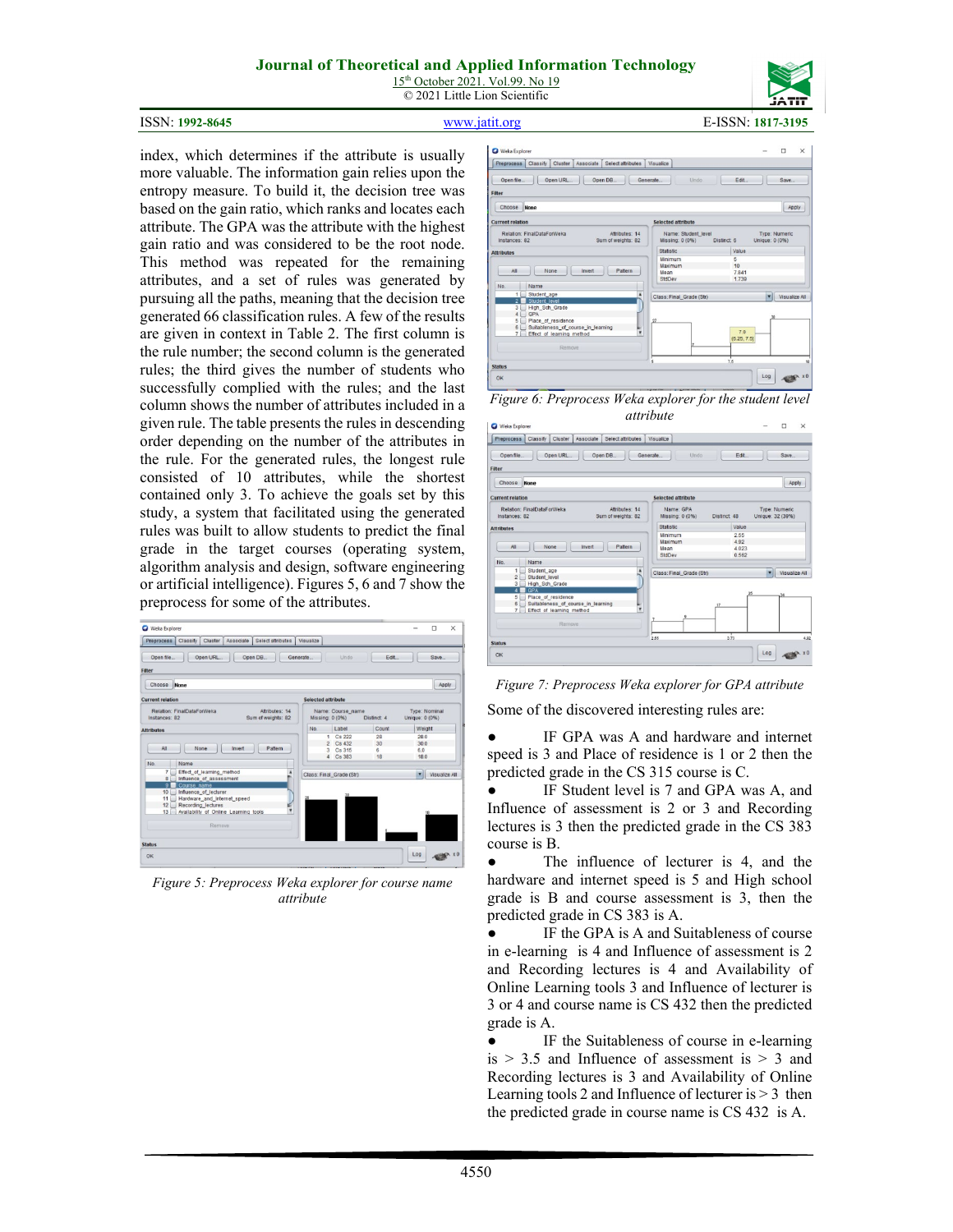15<sup>th</sup> October 2021. Vol.99. No 19 © 2021 Little Lion Scientific



ISSN: **1992-8645** [www.jatit.org](http://www.jatit.org/) E-ISSN: **1817-3195**

● IF the High school grade is B and Suitableness of course in e-learning is 4 and Influence of lecturer is 5 and Influence of assessment is 3 or 4 and Recording lectures is 3 and student level 9 is Availability of Online Learning tools 3 and GPA is B and Effect of e-learning method is 3 and the Place of residence is (1) city the course name is Cs 432 then the predicted grade is B.

IF the Availability of Online Learning tools 4 and Suitableness of course in e-learning is 2 and Influence of lecturer is 2 and Influence of assessment is 4 and recording lectures is 4 and is and Influence of and course name is CS 315 then the predicted grade is C.

*Table 2: Sample of the generated rules*

| Rule           | <b>Rules</b>                         | Instance | No of      |
|----------------|--------------------------------------|----------|------------|
| No             |                                      |          | attributes |
| 1              | IF the<br>high<br>school             | 17       | 10         |
|                | grade<br>is<br>B<br>and              |          |            |
|                | Suitableness of course               |          |            |
|                | in e-learning is 4 and               |          |            |
|                | Influence of lecturer is             |          |            |
|                | and Influence of<br>5.               |          |            |
|                | assessment is 3 or 4                 |          |            |
|                | Recording<br>and                     |          |            |
|                | 3<br>lectures<br>is<br>and           |          |            |
|                | student<br>level<br>9<br>is          |          |            |
|                | Availability of Online               |          |            |
|                | Learning tools 3 and                 |          |            |
|                | GPA is B and Effect of               |          |            |
|                | e-learning method is 3               |          |            |
|                | the Place<br>and<br>оf               |          |            |
|                | residence is $(1)$ city              |          |            |
|                | and Student age 22 or                |          |            |
|                | 23 then the predicted                |          |            |
|                | grade in Cs 432 course               |          |            |
|                | is B.                                |          |            |
| $\overline{c}$ | IF<br>the<br>high school             | 11       | 9          |
|                | grade<br>is<br>A<br>and              |          |            |
|                | Suitableness of course               |          |            |
|                | in e-learning is 3 and               |          |            |
|                | Influence of lecturer is             |          |            |
|                | and Influence<br>2<br>οf             |          |            |
|                | assessment is 1 or 2                 |          |            |
|                | Recording<br>and                     |          |            |
|                | <i>lectures</i><br>is<br>2<br>and    |          |            |
|                | student level 5 or 6 and             |          |            |
|                | Availability<br>оf<br>is             |          |            |
|                | Online Learning tools                |          |            |
|                | 2 and GPA is A and                   |          |            |
|                | Effect of e-learning                 |          |            |
|                | method is 2 then the                 |          |            |
|                | predicted grade in Cs                |          |            |
|                | 222 is C.                            |          |            |
| 3              | IF the availability of               | 14       | 6          |
|                | online learning tools 4              |          |            |
|                | and suitableness<br>оf               |          |            |
|                | course in e-learning is              |          |            |
|                | and Influence<br>2<br>οf             |          |            |
|                | $\overline{c}$<br>lecturer is<br>and |          |            |
|                | Influence<br>of                      |          |            |
|                | assessment is 4 and                  |          |            |
|                | recording lectures is 4              |          |            |
|                | and is Influence of and              |          |            |

|   | GPA is B then the        |   |   |
|---|--------------------------|---|---|
|   | predicted grade in Cs    |   |   |
|   | 315 course is C.         |   |   |
| 4 | IF the GPA is A or B     | 6 | 5 |
|   | and Influence<br>of      |   |   |
|   | lecturer is 4<br>and     |   |   |
|   | Influence<br>of          |   |   |
|   | assessment is 3 or 4     |   |   |
|   | Recording<br>and         |   |   |
|   | lectures is 4 and is     |   |   |
|   |                          |   |   |
|   | Availability of Online   |   |   |
|   | Learning tools 4 then    |   |   |
|   | the predicted grade in   |   |   |
|   | $Cs$ 383 is B.           |   |   |
| 5 | The influence<br>of      | 7 | 4 |
|   | lecturer is 4, and the   |   |   |
|   | hardware and internet    |   |   |
|   | speed is 5 and High      |   |   |
|   | school grade is B and    |   |   |
|   | course assessment is 3,  |   |   |
|   | then the predicted       |   |   |
|   | grade in CS 383 is A.    |   |   |
| 6 | IF GPA was A and         | 4 | 3 |
|   | hardware and internet    |   |   |
|   | speed is 3 and Place of  |   |   |
|   | residence is 1 or 2 then |   |   |
|   | the predicted grade in   |   |   |
|   | the CS 315 course is     |   |   |
|   | C.                       |   |   |
|   |                          |   |   |

### **4. EXPERIMENT AND EVALUATION**

Predicting performance is essential for helping students and assuring their retention as well as improving the university's rank and the management of learning resources. Obviously, predicting student performance in each course is essential for helping students because it generates solutions for the difficulties they encounter and helps students overcome them.

This study also examined the potential of recognizing the important characteristics of a small dataset that was used to create a prediction model using a decision tree and a classification algorithm. For a more accurate model, we used several machine learning algorithms to evaluate the key indicators. Among the algorithms selected, the classification algorithm was able to identify key indicators in small datasets. The main results of this study demonstrated the effectiveness of using data-mining algorithms and machine learning to analyze data, train small dataset sizes, reach an acceptable accuracy rate and ensure a highly reliable analysis rate. Importantly, we also demonstrated the efficacy of using them to analyze and train a small dataset and to produce an acceptable classification with accurate and reliable test rates. To study the performance of the classification algorithm on the test dataset, the accuracy or error rate of the classification was usually used. The accuracy of the classifiers was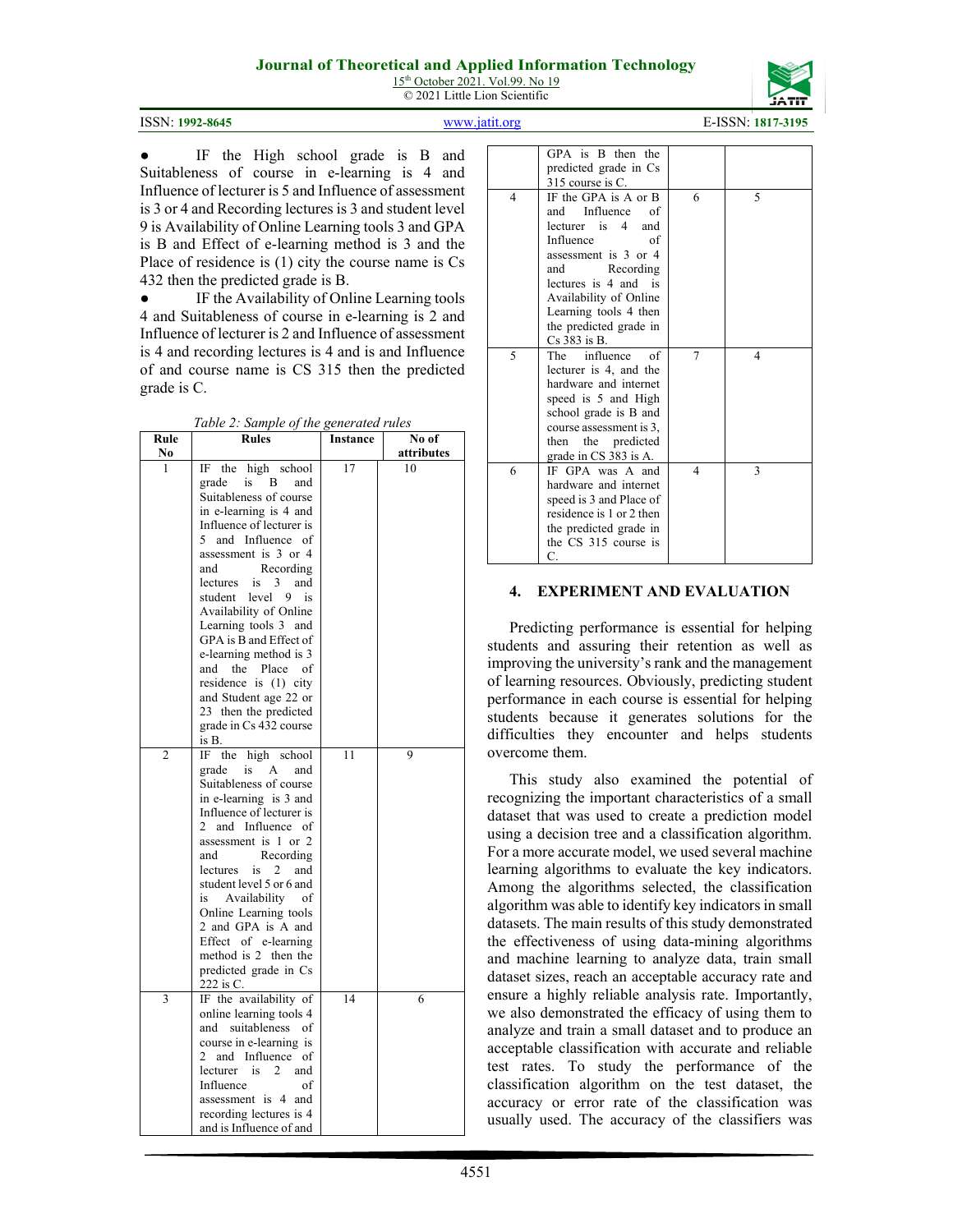15<sup>th</sup> October 2021. Vol.99. No 19 © 2021 Little Lion Scientific





ISSN: **1992-8645** [www.jatit.org](http://www.jatit.org/) E-ISSN: **1817-3195**

processed from the testing dataset, where it could be used to evaluate the overall display of different classifiers in the same domain. However, the class labels of the test records also needed to be identified, and the assessment methodology was expected to assess the order of the classification and process its accuracy.

This study aimed to answer the following questions: What is the best machine learning classification model for predicting a student's grade with a fair and meaningful accuracy rate using a limited dataset size? What are the most important attributes that could assist in the design of a classification model for predicting students' grades?

The Weka software was used to obtain the reliability of the study model. Three different classification methods were tested: BayesNet-D, NativeBayes and J48. The evaluation results of the proposed model are shown in Table 3, which illustrates the percentage of correct classifications. Figures 8, 9 and 10 show samples of the classification results, particularly the methods, classifier output and test option.

*Table 3: Classification accuracy of the 3 different algorithms* 

| Algorithm   | <b>Cross-validation</b><br>folds 10 | Percentage split<br>66% |
|-------------|-------------------------------------|-------------------------|
| BayesNet-D  | 90.2439%                            | 89.2857%                |
| NativeBayes | 87.8049%                            | 78.5714%                |
| J48         | 95.0617 %                           | 92.8571%                |



| Weka Explorer                                                                                                                  |                                                                                                                                                                                                                                                                                                 |                                                   |                          | п<br>$\times$ |
|--------------------------------------------------------------------------------------------------------------------------------|-------------------------------------------------------------------------------------------------------------------------------------------------------------------------------------------------------------------------------------------------------------------------------------------------|---------------------------------------------------|--------------------------|---------------|
| <b>Preprocess</b><br>Classify<br>Cluster                                                                                       | Associate<br>Select attributes<br><b>Visualize</b>                                                                                                                                                                                                                                              |                                                   |                          |               |
| Classifier                                                                                                                     |                                                                                                                                                                                                                                                                                                 |                                                   |                          |               |
| Choose                                                                                                                         | BayesNet -D -Q weka classifiers bayes net search local K2 --- P 1 -S BAYES -E weka classifiers bayes net estimate Simple                                                                                                                                                                        |                                                   |                          |               |
| <b>Test options</b>                                                                                                            | <b>Classifier output</b>                                                                                                                                                                                                                                                                        |                                                   |                          |               |
| O Use training set<br>Supplied test set<br>Set.<br>Cross-validation Folds<br>10<br>Percentage split<br>66<br>%<br>More options | recording-lectures (1) : course-name<br>availability-of-pnline-learning-tools(1): course-name<br>LogScore Bayes: -197.20007775135716<br>LogScore BDeu: - 251,73637904568835<br>LogScore MDL: -254.03240616098307<br>LogScore ENTROPY: - 201.15177519381203<br>LogScore AIC: -225.15177519381203 |                                                   |                          | $\Delta$      |
| (Nom) course-name<br>Start<br>Stop                                                                                             | Time taken to build model: 0.03 seconds<br>--- Stratified cross-validation --<br>--- Summary ---                                                                                                                                                                                                |                                                   |                          |               |
| <b>Result list (right-click for options)</b><br>15:05:31 - bayes.BayesNet                                                      | Correctly Classified Instances<br>Incorrectly Classified Instances<br>Kappa statistic<br>Mean absolute error<br>Root mean squared error                                                                                                                                                         | 74<br>$\mathfrak{R}$<br>0.862<br>0.0847<br>0.2008 | $90.2439$ \$<br>9.7561 % |               |
| <b>Status</b>                                                                                                                  | $\leftarrow$                                                                                                                                                                                                                                                                                    |                                                   |                          |               |
|                                                                                                                                |                                                                                                                                                                                                                                                                                                 |                                                   | Log                      |               |

*Figure 9: NativeBayes cross-validation folds*

| Weka Explorer                                         |                                                                 |                             |               |                                                                                                                                       |                                                                                           |                                        |                           | п | $\times$ |
|-------------------------------------------------------|-----------------------------------------------------------------|-----------------------------|---------------|---------------------------------------------------------------------------------------------------------------------------------------|-------------------------------------------------------------------------------------------|----------------------------------------|---------------------------|---|----------|
| Preprocess                                            | <b>Classify</b>                                                 | Cluster                     | Associate     | Select attributes                                                                                                                     | Visualize                                                                                 |                                        |                           |   |          |
| Classifier                                            |                                                                 |                             |               |                                                                                                                                       |                                                                                           |                                        |                           |   |          |
| Choose J48 -C 0.25 -M 2                               |                                                                 |                             |               |                                                                                                                                       |                                                                                           |                                        |                           |   |          |
| <b>Test options</b>                                   |                                                                 |                             |               | <b>Classifier output</b>                                                                                                              |                                                                                           |                                        |                           |   |          |
| Use training set<br>Percentage split                  | Supplied test set Set<br>Cross-validation Folds<br>More options | 10<br>66<br>$\eta_{\rm in}$ |               | Number of Leaves :<br>Size of the tree :                                                                                              | 6<br>11<br>Time taken to build model: 0.05 seconds<br>--- Stratified cross-validation --- |                                        |                           |   | ۸        |
| (Nom) course-name                                     |                                                                 |                             |               | --- Summary ---                                                                                                                       |                                                                                           |                                        |                           |   |          |
| Start<br><b>Result list (right-click for options)</b> |                                                                 | Stop                        |               | Correctly Classified Instances<br>Kappa statistic                                                                                     | Incorrectly Classified Instances                                                          | 77<br>ă<br>0.9294<br>0.0364            | 95.0617 %<br>$4.9383$ $%$ |   |          |
| 14:36:53 - trees.J48                                  |                                                                 |                             | $\rightarrow$ | Mean absolute error<br>Root mean squared error<br>Relative absolute error<br>Root relative squared error<br>Total Number of Instances |                                                                                           | 0.1582<br>10,3946 %<br>37.8354 %<br>81 |                           |   | ٠.       |
| <b>Status</b>                                         |                                                                 |                             |               |                                                                                                                                       |                                                                                           |                                        |                           |   |          |
| OK                                                    |                                                                 |                             |               |                                                                                                                                       |                                                                                           |                                        | Log                       |   |          |

### **5. LIMITATION AND CONSTRAINTS**

There are inherent limitations when fitting machine learning models to smaller datasets. As training datasets become smaller, the models have fewer examples to learn from, which increases the risk of overfitting.

#### **6. CONCLUSIONS**

Due to the SARS-CoV-2 pandemic and the respiratory disease COVID-19, most higher education institutes have become more concerned about student course performance. Therefore, predicting student performance is extremely valuable in helping institutions to retain students, improving their university ranking and managing learning resources. Obviously, predicting academic achievement could also help students identify and manage their educational difficulties. The aim of this study was to use a data-mining application to observe academic achievement data and to improve educational performance. Managers of higher education should use the classification model to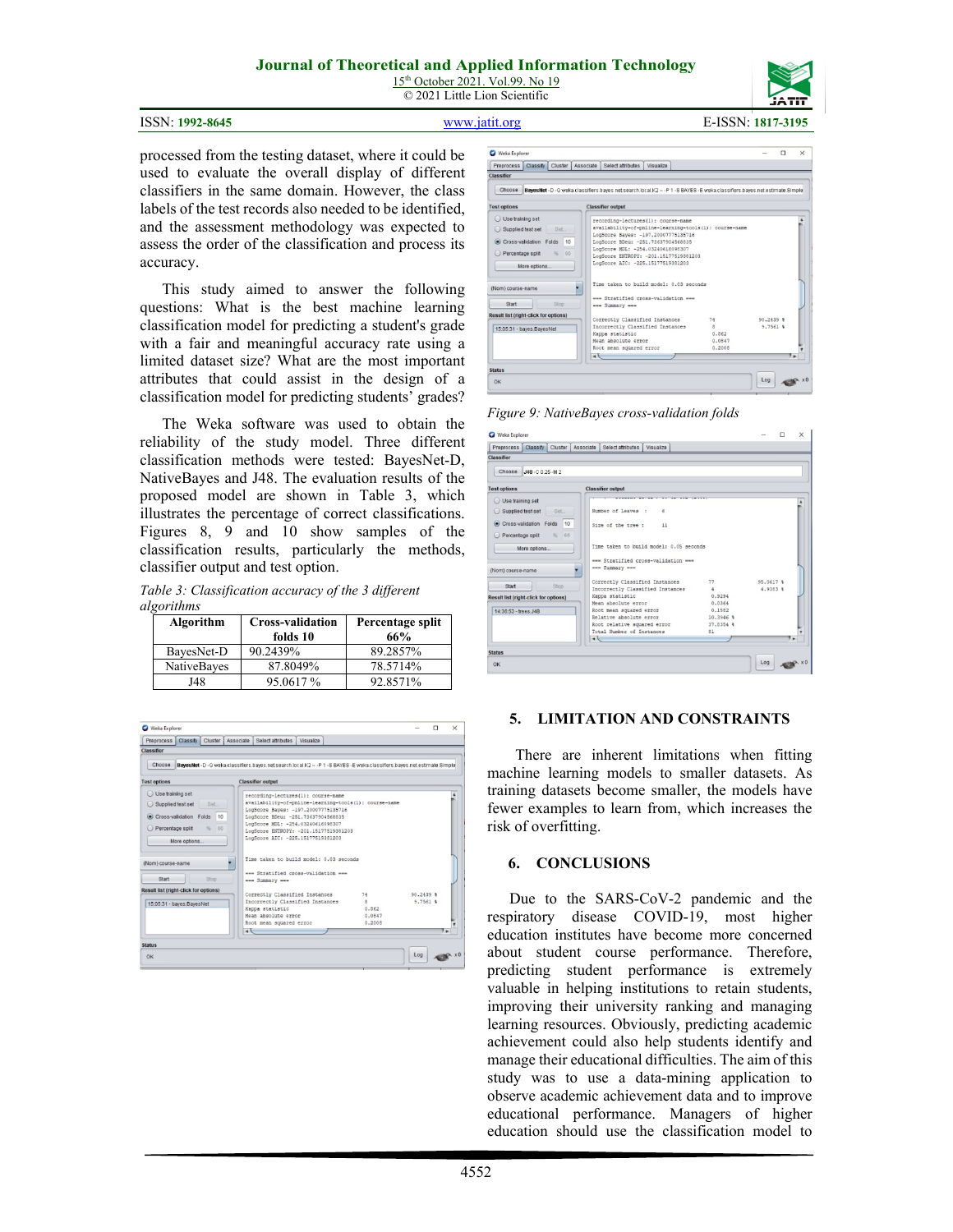15<sup>th</sup> October 2021. Vol.99. No 19 © 2021 Little Lion Scientific

| <b>ISSN: 1992-8645</b> |  |
|------------------------|--|
|                        |  |

improve course outcomes and draw up plans to enhance student performance. The information extracted by the data-mining algorithm in this study (the classification model) provided a better understanding of the student enrolment structure in the course and of the judgment of the higher education institution regarding the action needed to provide expertise, training and advice.

On the other hand, the rules generated from the proposed model and patterns allows the institutions' managers and management systems to update and improve their decisions, policies and methods, thereby enhancing the effectiveness of the control system. In addition, the managers of the educational system can improve their arrangements, upgrade their methodologies, and improve the nature of the board framework by using this knowledge. One of the most interesting proposals is collecting data about student learning from the university student database, which contains academic data for students, including personal information and data on<br>enrolment, courses, grades and degrees. enrolment, courses, grades and Furthermore, several classification methods can be used to validate the most appropriate method to suit students' data and to improve the accuracy of the classification. In conclusion, this study proposed a set of features and attributes to support the improvement of the quality of higher education organizations by evaluating student data to investigate the most affected attributes of student course performances. In this study, data from students were assessed for the attributes most affected by this situation and a set of features and attributes was identified which can be used for improving the quality of distance learning. Advancements in technology have a rapid impact on every field of life, whether it be educational or some other field. By analyzing the data, artificial intelligence has demonstrated promising outcomes in decision-making.

**ACKNOWLEDGMENTS:** Researcher would like to thank the Deanship of Scientific Research, Qassim University for funding publication of this project and I would like to thank the students in Computer Science Department, College of Sciences and Arts in Unaizah who participated in this research.

### **REFRENCES:**

- [1] J. Han and M. Kamber, "Data Mining: Concepts" and Techniques," Morgan Kaufmann Publishers, Waltham, 2001.
- [2] H. Abu-Dalbouh, and M. N. Norwawi, "Bidirectional Agglomerative Hierarchical

Clustering using AVL Tree Algorithm," International Journal of Computer Science Issues (IJCSI), Vol. 8, Issue 5, pp. 95-102, September 2011. Available [http://www.ijcsi.org/papers/IJCSI-8-5-1-95-](http://www.ijcsi.org/papers/IJCSI-8-5-1-95-102.pdf) [102.pdf](http://www.ijcsi.org/papers/IJCSI-8-5-1-95-102.pdf)

[3] H. Abu-Dalbouh, and M. N. Norwawi, "Improvement on Agglomerative Hierarchical Clustering Algorithm Based on Tree Data Structure with Bidirectional Approach" , isms, pp.25-30, 2012. Third International Conference on Intelligent Systems Modelling and Simulation, 2012.

[https://doi.org/10.1109/isms.2012.13.](https://doi.org/10.1109/isms.2012.13)

- [4] N. Delavari and M. R. Beikzadeh "A New Model for Using Data Mining in Higher Educational System," 5th International Conference on Information Technology based Higher Education and Training: ITEHT '04, Istanbul, Turkey, 31st May-2nd Jun 2004.
- [5] P. Varapron et al., "Using Rough Set theory for Automatic Data Analysis," 29th Congress on Science and Technology of Thailand. 2003.
- [6] K. Mierle, K., Laven, S. Roweis and G. Wilson, "Mining Student CVS Repositories for Performance Indicators," 2005.
- [7] N. Delavari, M. R. Beikzadeh and S. Amnuaisuk, "Application of Enhanced Analysis Model for Data Mining Processes in Higher Educational System," 6th Annual International Conference: ITEHT July 7-9, 2005,Juan Dolio,Dominican Republic.
- [8] S. M. Leahy, C. Holland and F.Ward, "The digital frontier: Envisioning future technologies impact on the classroom," Futures 2019, 113, 102422.
- [9] U. Kose and D. Koc, "Artificial Intelligence Applications in Distance Education," IGI Global: Herseys, PA, USA, 2014.
- [10] I. Vitolina, "E-inclusion Modeling for Blended e-learning Course," Procedia Procedia Comput. Sci. 2015, 65, pp. 744–753.
- [11] A. Almasri and R.S. Alkhawaldeh, "Clustering-Based EMT Model for Predicting Student Performance," Arab. J. Sci. Eng. 2020.
- [12]I. Pasina, G. Bayram, W. Labib, A. Abdelhadi, M. Nurunnabi, M. "MethodsX Clustering students into groups according to their learning style," MethodsX 2019, 6, pp.2189–2197.
- [13]A. Rivas, A. González-briones, G. Hernández, J. Prieto, P. Chamoso, "Neurocomputing Artificial neural network analysis of the academic performance of students in virtual learning environments". Neurocomputing 2020.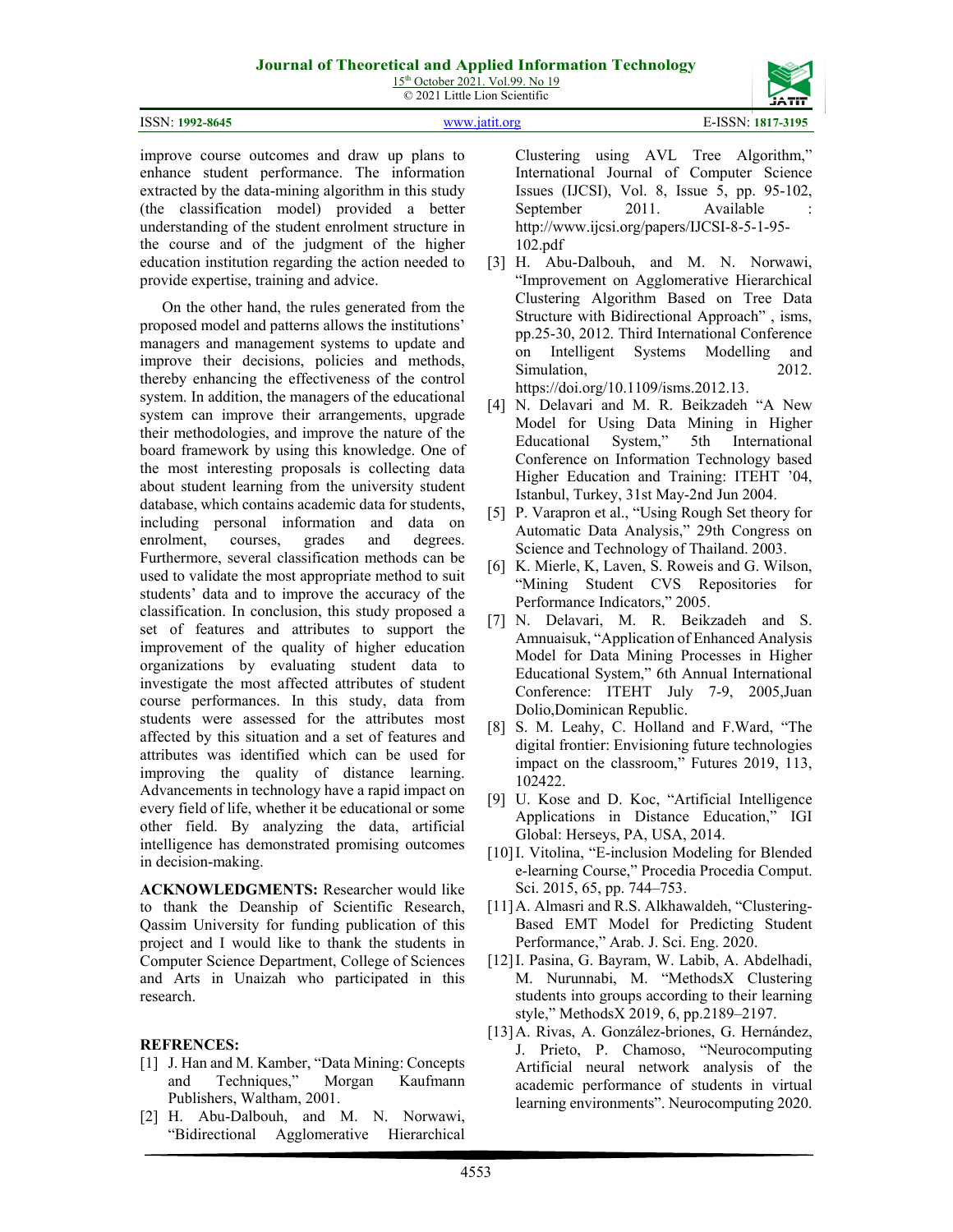15<sup>th</sup> October 2021. Vol.99. No 19 © 2021 Little Lion Scientific

ISSN: **1992-8645** [www.jatit.org](http://www.jatit.org/) E-ISSN: **1817-3195**

- [14] D. Lu, D. Nguyen, and T. Nguyen, "Vehicle mode and driving activity detection based on analyzing sensor data of smartphones," Sensors 2018, 18, 1036.
- [15]T. Nguyen, D. Lu, and H. Nguyen, "Abnormal Driving Pattern Detection Using Smartphone Sensors," Electronics 2020, 9, 217.
- [16]F. Martin and S. Kumar, "Frameworks for Assessing and Evaluating e-Learning Courses and Programs," Springer: Cham, Switzerland, 2018; pp. 271–280.
- [17] S. A. Salloum, "Factors A ecting Students In Acceptance of E-Learning System in Higher Education Using UTAUT and Structural Equation Modeling Approaches," Springer International Publishing: Berlin/Heidelberg, Germany, 2019; Volume 2.
- [18] S. M. Azizi and A. Khatony, "Investigating factors a ecting on medical sciences students' intention to adopt mobile learning," BMC Med Educ. 2019, pp.19, 381.
- [19]K. Kabassi, I. Dragonas, A. Ntouzevits, T. Pomonis and G. Papastathopoulos, "Evaluating a learning management system for blended learning in Greek higher education'" Springerplus 2016, 5, 101.
- [20] X. Jin and J. Han, "K-Medoids Clustering. Encyclopedia of Machine Learning and Data Mining," Springer: Boston, MA, USA, 2017; pp. 563–565.
- [21]R. Angel et al., "How Do Students Behave When Using A Tutoring System? Employing Data Mining to Identify Behavioral Patterns Associated to The Learning of Mathematics," Int. J. Emerg. Technol. Learn. iJET, vol. 15, no. 22, pp. 39–58. [https://doi.org/10.3991/ijet.v15i22.17075.](https://doi.org/10.3991/ijet.v15i22.17075)
- [22]K. Naji, A. Ibriz and Y. Mourdi, "Adoption of MOOCs by Emerging Countries Seeking Solutions to University Overcrowding". Int. J. Emerg. Technol. Learn. iJET, vol. 15, no. 22, pp. 78–103. [https://doi.org/10.3991/ijet.v15i22.16945.](https://doi.org/10.3991/ijet.v15i22.16945)
- [23] M. Salihoun, "State of Art of Data Mining and Learning Analytics Tools in Higher Education," Int. J. Emerg. Technol. Learn. iJET, Vol. 15, No. 21, 2020, pp. 58–75. [https://doi.org/10.3991/ijet.v15i21.16435.](https://doi.org/10.3991/ijet.v15i21.16435)
- [24]F. Jabbar and I. J. Mohammed," BotDetectorFW: an optimized botnet detection framework based on five features-distance measures supported by comparisons of four machine learning classifiers using CICIDS2017 dataset," Indonesian Journal of Electrical Engineering and Computer Science, Vol. 21,

No. 1, January 2021, pp. 377-390, ISSN: 2502- 4752, DOI: 10.11591/ijeecs.v21.i1.pp377-390

- [25]L. Rafea, A. Ahmed and W. D. Abdullah, "Classification of a COVID-19 dataset by using labels created from clustering algorithms," Indonesian Journal of Electrical Engineering and Computer Science, Vol. 21, No. 1, January 2021, pp. 164-173, ISSN: 2502-4752, DOI: 10.11591/ijeecs.v21.i1.pp164-173
- [26]Md A. Rezvi et al.," Data mining approach to analyzing intrusion detection of wireless sensor network," Indonesian Journal of Electrical Engineering and Computer Science, Vol. 21, No. 1, January 2021, pp. 516-523, ISSN: 2502- 4752, DOI: 10.11591/ijeecs.v21.i1. pp516-523.
- [27] C. Yang, S. Huan and Y. Yang, "Application of Big Data Technology in Blended Teaching of College Students: A Case Study on Rain Classroom," iJET ‒ Vol. 15, No. 11, 2020, pp. 4–15.

[https://doi.org/10.3991/ijet.v15i11.14519.](https://doi.org/10.3991/ijet.v15i11.14519)

- [28]B. Guo, "Analysis on Influencing Factors of Dance Teaching Effect in Colleges Based on Data Analysis and Decision Tree Model," iJET ‒ Vol. 15, No. 9, 2020, pp. 245–256. [https://doi.org/10.3991/ijet.v15i09.14033.](https://doi.org/10.3991/ijet.v15i09.14033)
- [29]K. Yuanzhi and H. Masafumi, "An English neural network that learns texts, finds hidden knowledge, and answers questions," JAISCR, 2017, Vol. 7, No. 4, pp. 229 – 242. 10.1515/jaiscr-2017-0016.
- [30]N. K. Robert, G. Konrad and H. Yoichi, "rough support vector machine for classification with interval and incomplete data," JAISCR, 2020, Vol. 10, No. 1, pp. 47-56. 10.2478/jaiscr-2020- 0004.
- [31]D. Piotr, J. Maciej, C. Andrzej, W. Lipo, "On training deep neural networks using a streaming approach," JAISCR, 2020, Vol. 10, No. 1, pp. 15-26. 10.2478/jaiscr-2020-0002.
- [32]M. M. Quadri and N. Kalyankar, "Drop out feature of student data for academic performance using decision tree techniques", Global Journal of Computer Science and Technology, 2010, Vol. 10, No. 2, pp. 1-5.
- [33] E. Osmanbegovi'c and M. Sulji'c, Data mining approach for predicting student performance, Economic Review Journal of Economics and Business, 2012,Vol. X, No. 1, pp. 3-12.
- [34]W. H¨am¨al¨ainen and M. Vinni, "Comparison of machine learning methods for intelligent tutoring systems, in: Intelligent Tutoring Systems", Springer, 2006, pp. 525–534.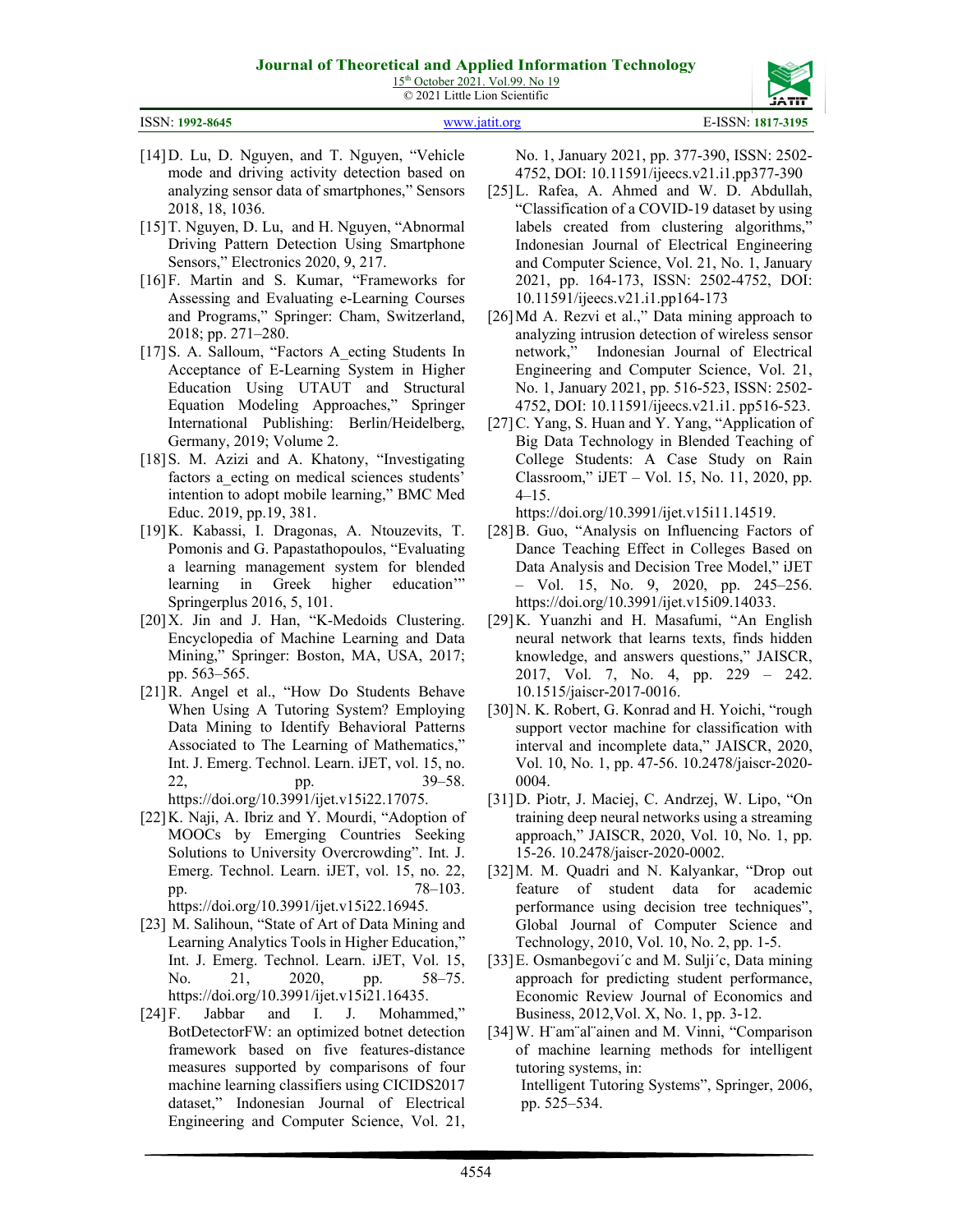15<sup>th</sup> October 2021. Vol.99. No 19 © 2021 Little Lion Scientific



pp.140-146.

113–118.

14, pp. 6400–6407.

education conference, 2003.

2008,Vol.9, No.1, pp. 72–79.

Vol.63, No. 8, pp.35–39.

pp. 1–5.

4555

mining techniques", In International Conference on Management and Artificial Intelligence IPEDR, Vol. 6, 2011, pp. 110–114.

- [45]G. Gray, C. McGuinness and P. Owende, "An application of classification models to predict learner progression in tertiary education". In Advance Computing Conference (IACC), 2014 IEEE International, IEEE, 2014, pp. 549–554.
- [46] S. Kotsiantis, "Supervisedmachine learning: A reviewof classification techniques". Informatica 2007, Vol 31, pp. 249–268.
- [47]L. Moseley and D. Mead, "Predicting who will drop out of nursing courses: A machine learning exercise".Nurse Educ. Today 2008, Vol 28, pp. 469–475.
- [48]A. Nandeshwar, T. Menzies and A. Nelson, "Learning patterns of university student retention". Expert Syst. Appl. 2011, Vol 38, pp. 14984–14996.
- [49]M. Agnieszka, G. Michał and K. Arkadiusz, "Towards explainable classifiers using the counterfactual approach – global explanations for discovering bias in data," JAISCR, 2021, Vol. 11, No. 1, pp. 51-67. 10.2478/jaiscr-2021- 0004.
- [50]J. El Zini, Y. Rizk and A. Mariette, "An optimized parallel implementation of noniteratively trained recurrent neural networks," JAISCR, 2021, Vol. 11, No. 1, pp. 33-50. 10.2478/jaiscr-2021-0003.
- [51]P. Chapman et al., "CRISP-DM 1.0: Step-bystep data mining guide", 2000.
- [52]A. Sharma and K. K. Paliwal, "Linear discriminant analysis for the small sample size problem: An overview," International Journal of Machine Learning and Cybernetics, 2.
- [53]H.M. Abu-Dalbouh and S.A. Alateyah, "Predictive Data Mining Rule-Based Classifiers Model For Novel Coronavirus (covid-19) Infected Patients' Recovery In The Kingdom Of Saudi Arabia," Journal of Theoretical and Applied Information Technology. Vol. 99, Issue 8, pp: 1860-1878. 30th April 2021. Available: [http://www.jatit.org/volumes/Vol99No8/14Vol](http://www.jatit.org/volumes/Vol99No8/14Vol99No8.pdf) [99No8.pdf.](http://www.jatit.org/volumes/Vol99No8/14Vol99No8.pdf)
- [54]H. Abu-Dalbouh, "An Integrated Expert User with End User in Technology Acceptance Model for Actual Evaluation," Computer and Information Science - Canadian center of science and education, Vol. 9, Issue 1, pp: 47- 53. February 2016. DOI : 10.5539/cis.v9n1p47 Available:

http://www.ccsenet.org/journal/index.php/cis/a rticle/view/54939/29897.

[35]M. M. A. Tair and A. M. El-Halees, "Mining educational data to improve students

performance: a case study", International Journal of Information, 2012, Vol. 2, No. 2,

[36]M. Mayilvaganan and D. Kalpanadevi, "Comparison of classification techniques for predicting the performance of students academic environment", Communication and Network Technologies (ICCNT), 2014 International Conference on, IEEE, 2014, pp.

[37] S. Natek and M. Zwilling, "Student data mining solution–knowledge management system related to higher education institutions", Expert systems with applications, 2014, Vol.41, No.

[38] C. Romero, S. Ventura, P. G. Espejo and C. Herv´as, "Data mining algorithms to classify students", Educational Data Mining 2008, 2008. [39]B. M. Bidgoli, D. Kashy, G. Kortemeyer and W. Punch, "Predicting student performance: An application of data mining methods with the educational web-based system lon-capa", Proceedings of ASEE/IEEE frontiers in

[40] V. Oladokun, A. Adebanjo and O. Charles-Owaba, "Predicting students academic performance using artificial neural network: A case study of an engineering course", The Pacific Journal of Science and Technology,

[41]V. Ramesh, P. Parkavi and K. Ramar, "Predicting student performance: a statistical and data mining approach", International Journal of Computer Applications, 2013,

[42]K. Bunkar, U. K. Singh, B. Pandya and R. Bunkar, "Data mining: Prediction for performance improvement of graduate students using classification", Wireless and Optical Communications Networks (WOCN), 2012 Ninth International Conference on, IEEE, 2012,

[43]T. Mishra, D. Kumar and S. Gupta, "Mining students' data for prediction performance", Proceedings of the 2014 Fourth International Conference on Advanced Computing & Communication Technologies, ACCT '14, IEEE Computer Society, Washington, DC, USA, 2014, pp. 255–

[44]S. Sembiring, M. Zarlis, D. Hartama, S. Ramliana and E. Wani, "Prediction of student academic performance by an application of data

262.doi:10.1109/ACCT.2014.105.